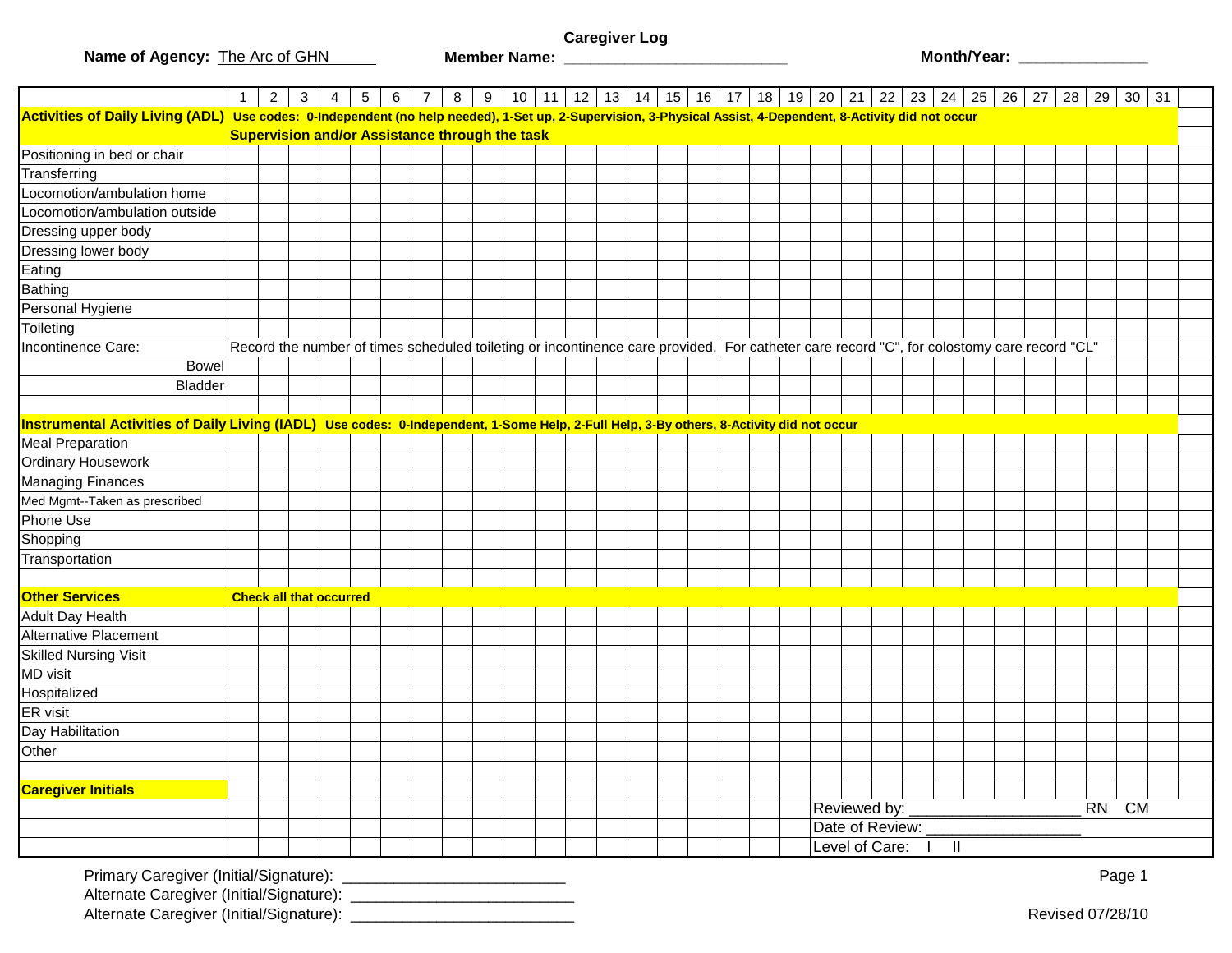**Caregiver Log**

**Member Name: \_\_\_\_\_\_\_\_\_\_\_\_\_\_\_\_\_\_\_\_\_\_\_\_\_\_ Month/Year: \_\_\_\_\_\_\_\_\_\_\_\_\_\_\_**

|                                                               |                      |  | Daily Notes: Please note any activity considered out of the ordinary. Please date and initial each note. Use additional paper if necessary. |  |  |                           |                 |  |                                        |  |  |  |  |  |  |  |                |               |  |  |  |  |  |
|---------------------------------------------------------------|----------------------|--|---------------------------------------------------------------------------------------------------------------------------------------------|--|--|---------------------------|-----------------|--|----------------------------------------|--|--|--|--|--|--|--|----------------|---------------|--|--|--|--|--|
|                                                               |                      |  |                                                                                                                                             |  |  |                           |                 |  |                                        |  |  |  |  |  |  |  |                |               |  |  |  |  |  |
|                                                               |                      |  |                                                                                                                                             |  |  |                           |                 |  |                                        |  |  |  |  |  |  |  |                |               |  |  |  |  |  |
|                                                               |                      |  |                                                                                                                                             |  |  |                           |                 |  |                                        |  |  |  |  |  |  |  |                |               |  |  |  |  |  |
|                                                               |                      |  |                                                                                                                                             |  |  |                           |                 |  |                                        |  |  |  |  |  |  |  |                |               |  |  |  |  |  |
|                                                               |                      |  |                                                                                                                                             |  |  |                           |                 |  |                                        |  |  |  |  |  |  |  |                |               |  |  |  |  |  |
| <b>Behavior</b>                                               |                      |  |                                                                                                                                             |  |  |                           |                 |  |                                        |  |  |  |  |  |  |  | <b>Outcome</b> |               |  |  |  |  |  |
| 1 - Wandering                                                 |                      |  |                                                                                                                                             |  |  | Intervention<br>$1 - 1:1$ |                 |  |                                        |  |  |  |  |  |  |  |                | 1 - No Change |  |  |  |  |  |
| 2 - Verbally Abusive Behavior                                 |                      |  |                                                                                                                                             |  |  | 2 - Snack                 |                 |  |                                        |  |  |  |  |  |  |  | 2 - Improved   |               |  |  |  |  |  |
| 3 - Physically Abusive Behavior                               |                      |  |                                                                                                                                             |  |  |                           | 3 - Redirection |  |                                        |  |  |  |  |  |  |  | 3 - Worsened   |               |  |  |  |  |  |
| 4 - Socially Inappropriate Behavior                           |                      |  |                                                                                                                                             |  |  |                           |                 |  | 4 - Diversion activity (per Care Plan) |  |  |  |  |  |  |  |                |               |  |  |  |  |  |
| 5 - Resists Care                                              |                      |  |                                                                                                                                             |  |  |                           |                 |  |                                        |  |  |  |  |  |  |  |                |               |  |  |  |  |  |
|                                                               |                      |  |                                                                                                                                             |  |  |                           |                 |  |                                        |  |  |  |  |  |  |  |                |               |  |  |  |  |  |
|                                                               |                      |  |                                                                                                                                             |  |  |                           |                 |  |                                        |  |  |  |  |  |  |  |                |               |  |  |  |  |  |
|                                                               |                      |  |                                                                                                                                             |  |  |                           |                 |  |                                        |  |  |  |  |  |  |  |                |               |  |  |  |  |  |
|                                                               |                      |  |                                                                                                                                             |  |  |                           |                 |  |                                        |  |  |  |  |  |  |  |                |               |  |  |  |  |  |
| <b>Daily Behavior Intervention</b>                            |                      |  |                                                                                                                                             |  |  |                           |                 |  |                                        |  |  |  |  |  |  |  |                |               |  |  |  |  |  |
|                                                               | $\overline{1}$       |  | 2 3 4 5 6 7 8 9 10 11 12 13 14 15 16 17 18 19 20 21 22 23 24 25 26 27 28 29 30 31                                                           |  |  |                           |                 |  |                                        |  |  |  |  |  |  |  |                |               |  |  |  |  |  |
| <b>Behavior</b>                                               | document # times/day |  |                                                                                                                                             |  |  |                           |                 |  |                                        |  |  |  |  |  |  |  |                |               |  |  |  |  |  |
|                                                               |                      |  |                                                                                                                                             |  |  |                           |                 |  |                                        |  |  |  |  |  |  |  |                |               |  |  |  |  |  |
|                                                               |                      |  |                                                                                                                                             |  |  |                           |                 |  |                                        |  |  |  |  |  |  |  |                |               |  |  |  |  |  |
| 1                                                             |                      |  |                                                                                                                                             |  |  |                           |                 |  |                                        |  |  |  |  |  |  |  |                |               |  |  |  |  |  |
| $\overline{2}$                                                |                      |  |                                                                                                                                             |  |  |                           |                 |  |                                        |  |  |  |  |  |  |  |                |               |  |  |  |  |  |
| 3                                                             |                      |  |                                                                                                                                             |  |  |                           |                 |  |                                        |  |  |  |  |  |  |  |                |               |  |  |  |  |  |
| 4                                                             |                      |  |                                                                                                                                             |  |  |                           |                 |  |                                        |  |  |  |  |  |  |  |                |               |  |  |  |  |  |
| 5                                                             |                      |  |                                                                                                                                             |  |  |                           |                 |  |                                        |  |  |  |  |  |  |  |                |               |  |  |  |  |  |
| 6                                                             |                      |  |                                                                                                                                             |  |  |                           |                 |  |                                        |  |  |  |  |  |  |  |                |               |  |  |  |  |  |
| $\overline{7}$                                                |                      |  |                                                                                                                                             |  |  |                           |                 |  |                                        |  |  |  |  |  |  |  |                |               |  |  |  |  |  |
|                                                               |                      |  |                                                                                                                                             |  |  |                           |                 |  |                                        |  |  |  |  |  |  |  |                |               |  |  |  |  |  |
|                                                               |                      |  |                                                                                                                                             |  |  |                           |                 |  |                                        |  |  |  |  |  |  |  |                |               |  |  |  |  |  |
|                                                               |                      |  |                                                                                                                                             |  |  |                           |                 |  |                                        |  |  |  |  |  |  |  |                |               |  |  |  |  |  |
| Intervention                                                  |                      |  |                                                                                                                                             |  |  |                           |                 |  |                                        |  |  |  |  |  |  |  |                |               |  |  |  |  |  |
|                                                               |                      |  |                                                                                                                                             |  |  |                           |                 |  |                                        |  |  |  |  |  |  |  |                |               |  |  |  |  |  |
|                                                               |                      |  |                                                                                                                                             |  |  |                           |                 |  |                                        |  |  |  |  |  |  |  |                |               |  |  |  |  |  |
|                                                               |                      |  |                                                                                                                                             |  |  |                           |                 |  |                                        |  |  |  |  |  |  |  |                |               |  |  |  |  |  |
|                                                               |                      |  |                                                                                                                                             |  |  |                           |                 |  |                                        |  |  |  |  |  |  |  |                |               |  |  |  |  |  |
|                                                               |                      |  |                                                                                                                                             |  |  |                           |                 |  |                                        |  |  |  |  |  |  |  |                |               |  |  |  |  |  |
|                                                               |                      |  |                                                                                                                                             |  |  |                           |                 |  |                                        |  |  |  |  |  |  |  |                |               |  |  |  |  |  |
| Easily Redirected Use codes: 0- No, 1 - Yes<br><b>Outcome</b> |                      |  |                                                                                                                                             |  |  |                           |                 |  |                                        |  |  |  |  |  |  |  |                |               |  |  |  |  |  |
| <b>Caregiver Initials</b>                                     |                      |  |                                                                                                                                             |  |  |                           |                 |  |                                        |  |  |  |  |  |  |  |                |               |  |  |  |  |  |